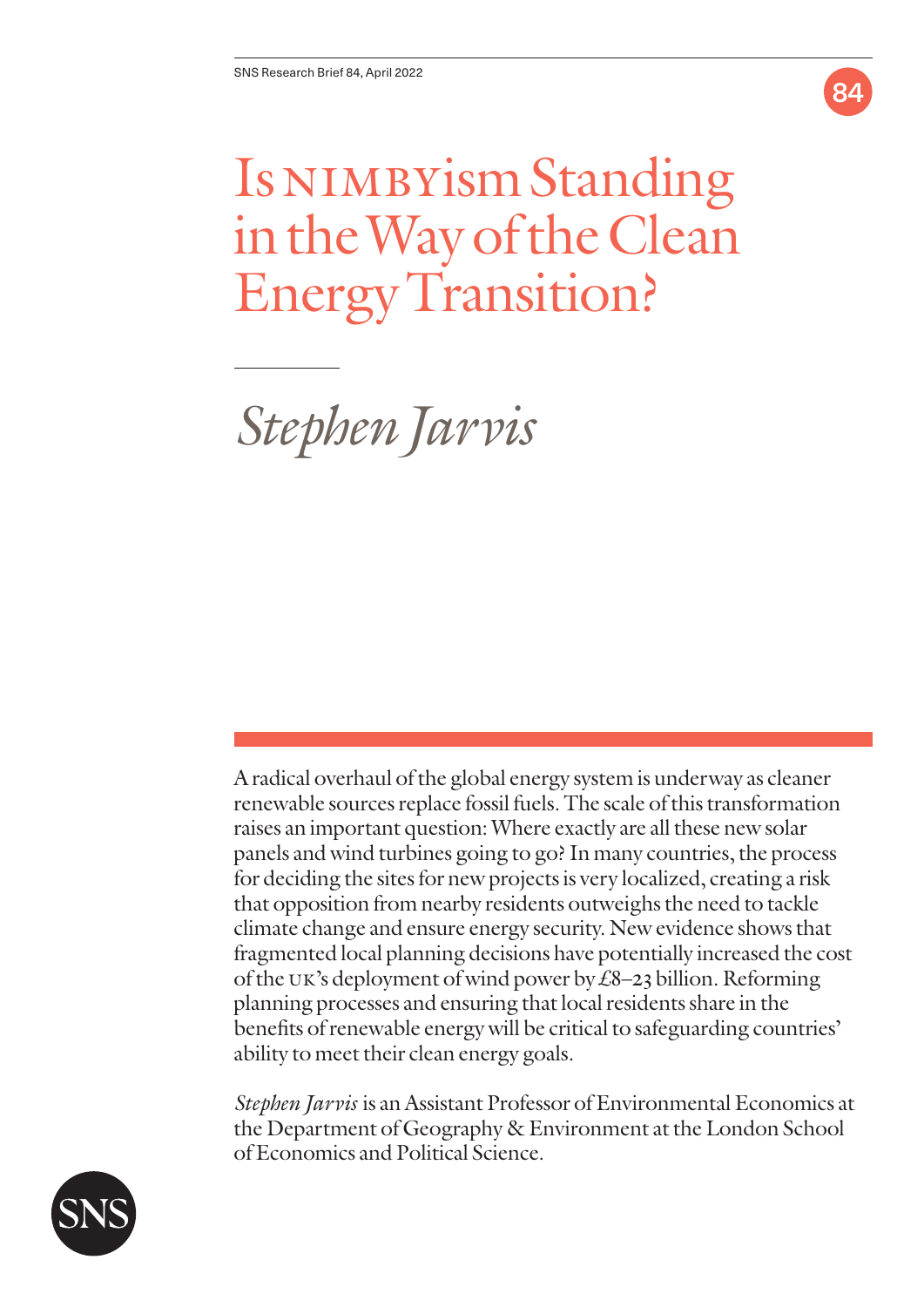## "The International Energy Agency forecasts that the installed renewable electricity capacity worldwide will increase four-fold by 2050."

### Introduction

A radical overhaul of the global energy system is underway as cleaner renewable sources replace fossil fuels. These changes are primarily driven by efforts to tackle climate change but are increasingly being thought of in energy security terms. Under a business-as-usual scenario, the International Energy Agency forecasts that the installed renewable electricity capacity worldwide will increase four-fold by 2050, from 3,000GW to 12,000GW. 1 In a Net Zero emissions scenario, the required growth will more than double again, reaching a whopping 27,000GW of installed capacity by 2050, mostly from solar and wind power.<sup>2</sup> The scale of this transformation raises an important question: Where exactly are all these new solar panels and wind turbines going to go?

Local opposition to new infrastructure development is not a recent phenomenon, and renewable energy is no exception. The objections raised are many, ranging from the environmental impacts on natural habitats and wildlife, visual intrusion, noise, reduced property values, concerns about the fairness of the process, even political attitudes.3 A critical task for researchers and policymakers alike is to understand the nature of these concerns and weigh them against the clear societal benefits of a cleaner, more sustainable energy system. To that end, there is still much work to be done to identify the most promising policy solutions that can best ensure that cleaner energy production benefits everyone, including the residents living near where it is produced.

The current research seeks to tackle these questions on several fronts, including my own recent paper titled "The Economic Costs of NIMBYism: Evidence from Renewable Energy

Projects."4 In this policy brief, I cover some of my main findings, survey the broader literature on this topic, and look ahead to future challenges.

## The Local Impacts of Renewable Energy

Debates about the siting of new infrastructure projects have a long history. In fact, the growing emphasis on ensuring a "just transition" is underpinned by the environmental justice movement, which can trace its origins back to protests against the siting of landfills near predominantly Black communities in the southern United States.<sup>5</sup> However, contestations about the siting of undesirable facilities are not just a story of disadvantaged communities suffering unequal burdens. They are also a story of wealthier and more politically powerful communities successfully resisting development in their neighborhoods. This process has given rise to concerns about the widely recognized Not In My Back Yard (NIMBY) phenomenon. While people may support renewable energy in principle, they often oppose it once a project is proposed near where they live.

#### The Evidence From Changes in Property Values

One important way to quantify these local impacts is by examining the way the construction of a new renewable energy project affects nearby property values. Property values matter not just because they might be a direct reason for local residents to oppose a project they can also indirectly tell us something about the value people place on keeping their area free of large turbines and solar arrays. One important way to quantify these local impacts is by examining how the construction of a

5. Banzhaf, Ma, and Timmins (2019); Carley and Konisky  $(2020)$ .

<sup>1.</sup> IEA (2021).

<sup>2.</sup> IEA (2021). 3. Carley et al. (2020).

<sup>4.</sup> Jarvis (2021).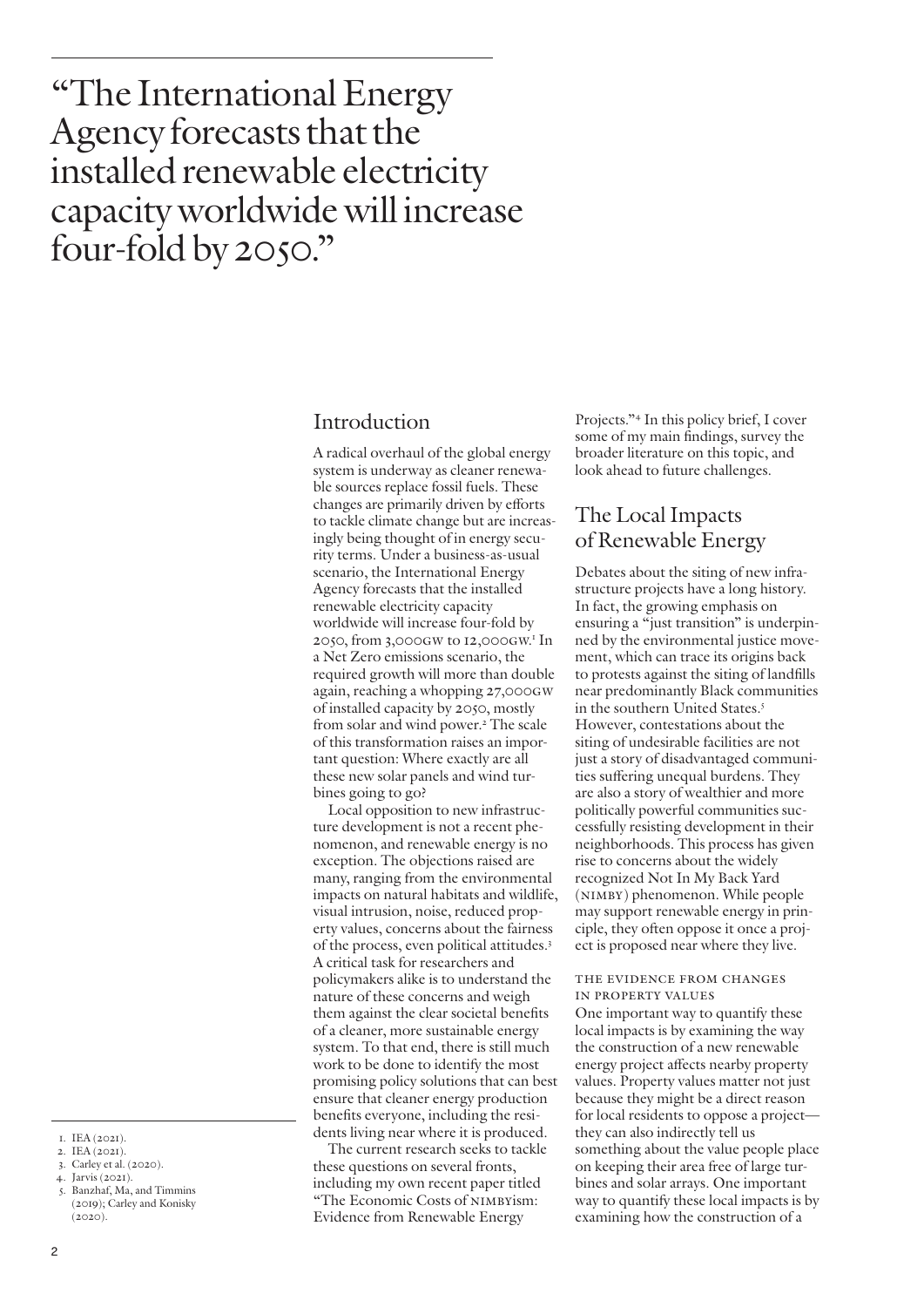6. Davis (2011).

- 7. Lang, Opaluch, and Sfinarolakis (2014); Hoen and Atkinson-Palombo (2016); Gibbons (2015); Sunak and Madlener ( 2016); Dröes and Koster (2016); Jensen et al. (2018); Dröes and Koster  $(2020)$ .
- 8. Dröes and Koster (2020); Gaur and Lang (2020).
- 9. The Economist (2021).
- 10. Hann and Simmler (2018).

new renewable energy project affects nearby property values. Examining changes in property values in this way has already been applied to more conventional energy projects, such as fossil fuel power plants.<sup>6</sup> Subsequently, a number of studies have looked at wind projects, with most finding negative effects on residential property values in a range of countries, including the US, UK, Germany, Denmark, and the Netherlands.7 Building on this prior work, my analysis finds that the average wind project in the UK led to a roughly 4–5% reduction in residential property values at distances of 2km. These effects decline as the distance to the project increases and have largely reached zero beyond 4km.

However, we might expect the impact of a new wind project to be more complex than this. In particular, it likely depends a lot on the features of the surrounding area. Adding wind turbines to a previously pristine rural landscape with unspoiled views might have a much more significant impact than placing them in a more industrial area or in one where there are already plenty of wind turbines. To explore this in more detail, I used geospatial analysis to determine which properties had direct line-of-sight to any new turbines. I also separated out the effects for wealthier, less deprived areas and evaluated how the impacts vary based on the cumulative number of turbines already installed nearby. As expected, the large majority of any adverse impact on property values is concentrated in wealthier, less deprived areas that have direct line-of-sight to a new wind project. The effects I found also tend to decrease if more capacity is already concentrated in a given area, suggesting that the first turbine is much more "costly" than the tenth or the hundredth.

Understanding which residents are likely to be most substantially affected by each additional project that is built has important implications, both from an economic standpoint and when considering where political opposition to these projects may be most concentrated. Interestingly, by incorporating information on proposed but abandoned projects, I was also able to see what happened in areas that successfully managed to resist the deployment of a nearby wind farm. Here, I find new evidence that these areas saw an increase in their property values. This result points to a premium for regions that remain undisturbed by wind power deployment.

It is noteworthy that most local opposition appears to be focused on wind projects, especially in Europe.

Solar projects, in contrast, have tended to be less controversial. Similarly, I find no clear evidence of an effect on residential property values from solar projects in the UK. The two other studies that have examined solar projects found minor negative effects in the Netherlands and the US, although the evidence was fairly weak, and any effect was confined to distances of less than 1km.8 The lack of a clear impact from solar projects certainly seems consistent with the fact that solar projects tend to be much less visually intrusive than wind turbines. They also do not create some of the other adverse impacts associated with wind power, such as noise or wildlife loss. However, it remains to be seen whether local impacts will become more pronounced as solar projects grow in size and scope. If recent media reports are to be believed, there is already anecdotal evidence that this is happening.<sup>9</sup>

#### PUTTING PROPERTY Values in Context

What then are we to make of these impacts on local property values? First, it is important to state that changes to nearby residential property values cannot reasonably be expected to capture all of the complex local impacts these projects create, economic and otherwise. Effects on other property types remain unclear. My examination of impacts on commercial property rents did not uncover any significant effects, although a more extensive study in this area would be welcome. It seems plausible that certain commercial sectors, such as tourism, could be acutely affected in ways that are challenging to identify when using more aggregated data.

Second, one of the local stakeholders that stands to benefit from the arrival of renewable energy is local landowners. For instance, one study on Germany found that generous wind power subsidies led to widespread increases in the value of agricultural land that appeared well-suited to siting new wind turbines.<sup>10</sup> How much this can offset the opposition of nearby residents has yet to be examined in detail, but it seems plausible that allowing local residents to share in some of the economic rents that landowners receive, such as through higher taxes, could help align the interests of these different local stakeholders.

Third, there may also be wider effects on the local economy in ways that are not easily captured by residential property values. Possible results could include stimulating new employment in construction and engineering or reducing employment in adversely affected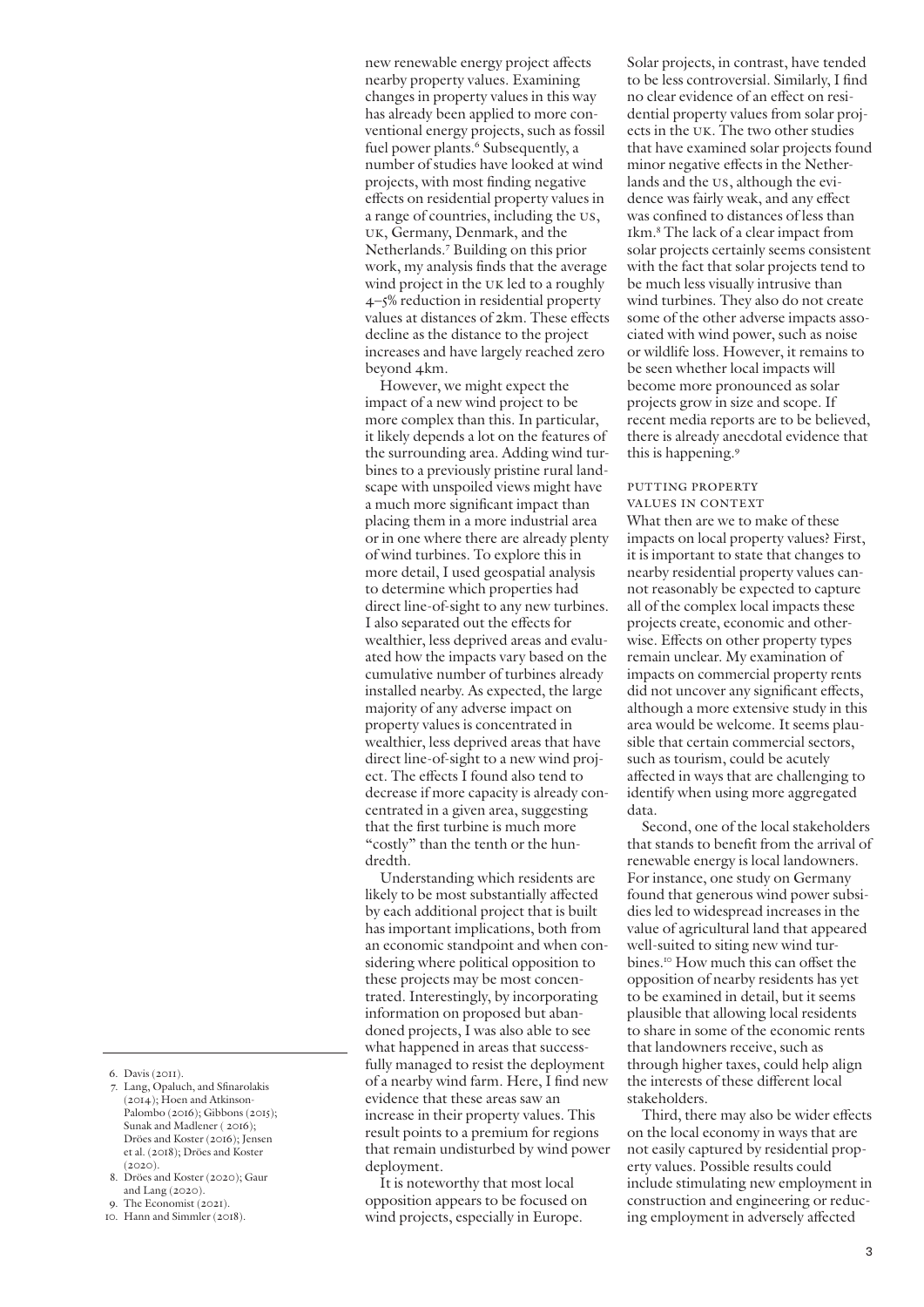"Some of the most vociferous opposition to renewable energy projects has come from conservation groups concerned with their impacts on natural habitats and wildlife."

11. Costa and Veiga (2019).

12. Borenstein (2012).

13. Agha et al. (2020).

- 14. Auffhammer et al. (2020). 15. Germeshausen, Heim, and Wagner (2021).
- 16. Stokes (2016).
- 17. Winikoff (2019).
- 18. Lauf et al. (2020).

sectors, such as tourism. In general, the consensus appears to be that renewable energy projects create relatively few long-term local jobs. Beyond the initial construction phase, the ongoing operation of wind and solar projects is not significantly labor-intensive, so direct impacts on local employment are likely to be muted.11 In my own analysis of changes to local employment, I also found no apparent effect, although a critical challenge here is always the lack of sufficiently granular data. There is a broader "green jobs" debate about the employment provided by the clean energy sector and whether this is actually a compelling economic argument for promoting renewable energy.<sup>12</sup> Nevertheless, even if the shift to greener energy sources does stimulate greater upstream employment, those jobs are not likely to be located in the areas near wind or solar farms and so have little bearing on the opposition of local residents.

Fourth, some of the most vociferous opposition to renewable energy projects has come from conservation groups concerned with their impacts on natural habitats and wildlife. In California, for instance, wind farms have been tied to the deaths of various birds of prey such as golden eagles, and large solar power projects have been opposed on the grounds that they disturb the habitat of the endangered desert tortoise. The extent of these impacts and how much they can be mitigated is hotly contested.<sup>13</sup> Whatever the case, it seems fairly straightforward that nearby property values will not capture these ecological impacts. For example, changes in land values could give a misleading impression, reflecting the costs of limiting future development opportunities rather than the wider social benefits of preserving critical sources of biodiversity.<sup>14</sup>

Therefore, looking beyond the effect on nearby residential households is a crucial area for further study. At best, the effects on residential property values can provide us with a rough quantitative measure of the economic impacts nearby residents might experience. If the primary local impacts are the visual and noise dissemination experienced by nearby residents, then residential property value changes might measure the total local economic effects of interest fairly well. However, even if that does lead us to conclude that the local external effects of wind farms are negative, it is vital to keep in mind that the existence of any negative effects does not necessarily undermine the urgent case for continuing to deploy renewable energy technologies at scale. After all, virtually any large infrastructure project

will create winners and losers, often reflected by changes in property values. If the wider benefits of wind and solar projects continue to be large enough, then the case for proceeding will remain compelling. It is to this issue that I now turn.

## Economic Consequences of the NIMBY Problem

Understanding the local economic impacts of renewable energy projects is undoubtedly important. Of greater value, however, is understanding the political and economic consequences of the opposition that these local economic impacts create. Are local impacts large or small in aggregate? How big are the problems created by opposition from nearby residents? Does the way local opposition shapes the planning process risk slowing the clean energy transition or distorting investment in ways that significantly increase its cost?

The Political Backdrop

In terms of the political consequences, several studies have provided evidence that wind farms have a range of political implications for their local area. For example, Germeshausen, Heim, and Wagner show that new wind turbines in Germany lower local residents' interest in clean electricity tariffs and reduce voting levels for "green" politicians.<sup>15</sup> This finding largely confirms earlier evidence from Canada having suggested that voters who oppose wind power punish the politicians they view as responsible at the polls.16 A natural reaction from political representatives is to bend to the will of their constituents and resist new projects, with evidence from the US highlighting the spread of new restrictive zoning regulations.17 The level of local control over the planning process and the extent of explicit land-use policies, such as designated or excluded areas, has also been shown to shape wind power deployment in countries such as Germany and Sweden.<sup>18</sup>

I, too, find evidence that local politicians and planning officials are noticeably responsive to the impacts of these projects on nearby residents. The vast majority of planning decisions in the UK are decided by local county officials, with an oversight role for the national government in the case of particularly significant projects or where developers appeal a decision. In many ways, this mirrors the planning processes seen in other developed countries. Unlike other countries, though, the UK compiles a database of all these planning decisions for renewable energy projects,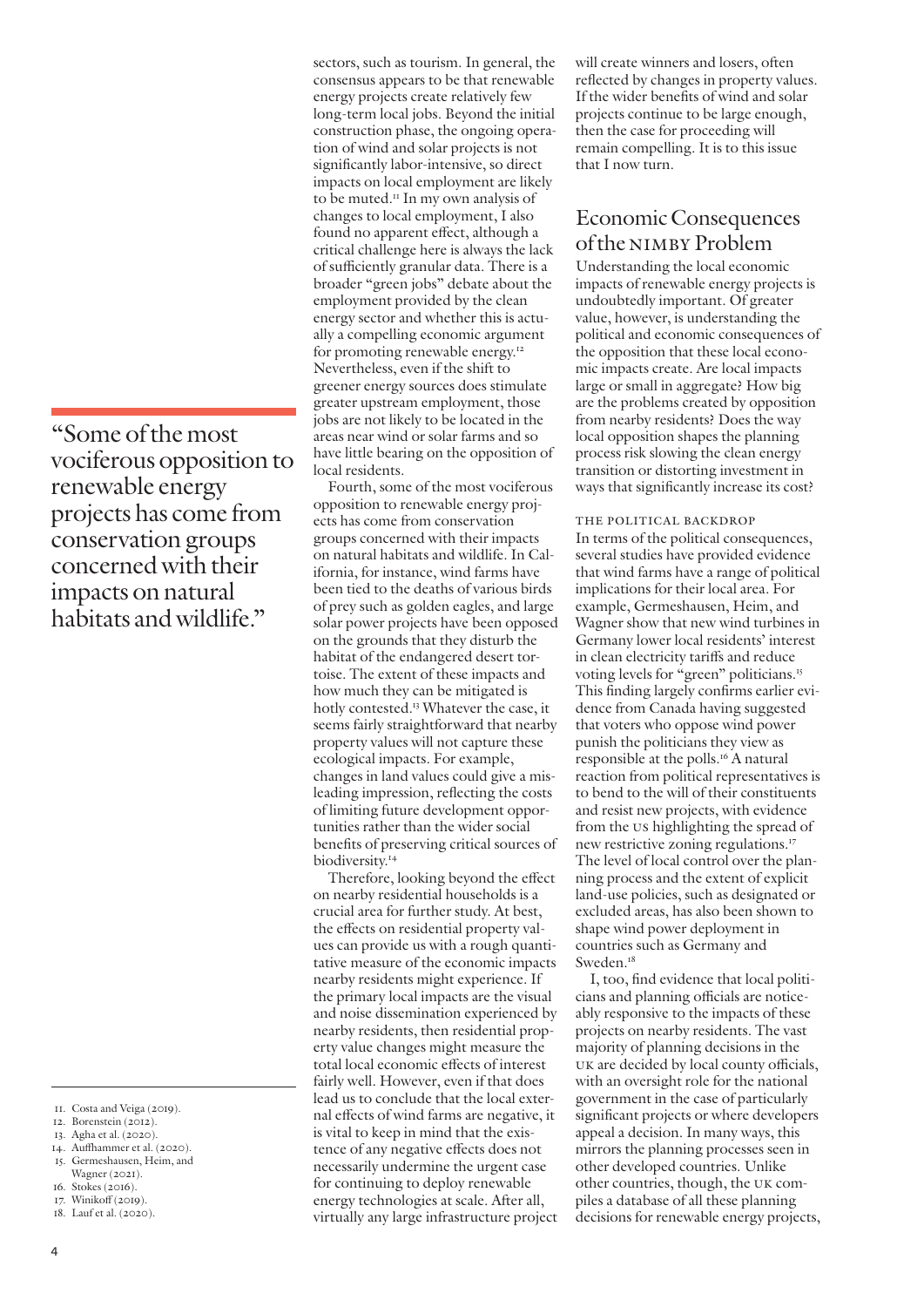|                                                          | Solar  | Wind   |
|----------------------------------------------------------|--------|--------|
| <b>Number of Projects</b>                                | 1,675  | 1,775  |
| <b>Total Capacity (MW)</b>                               | 13,737 | 58,618 |
| <b>Average Capacity (MW)</b>                             | 8.2    | 33.0   |
| Length of Planning Process to Initial Decision (days)    | 143    | 545    |
| Length of Planning Process to Final Decision (days)      | 184    | 643    |
| <b>Initial Decision Approval Rate</b>                    | 0.724  | 0.391  |
| Share of Projects Subject to National Authority Decision | 0.001  | 0.128  |
| <b>National Authority Initial Decision Approval Rate</b> | 1.000  | 0.648  |
| <b>Local Authority Initial Decision Approval Rate</b>    | 0.723  | 0.353  |
| <b>Share of Projects Appealed</b>                        | 0.123  | 0.230  |
| <b>Appeal Success Rate</b>                               | 0.461  | 0.460  |
| <b>Final Decision Approval Rate</b>                      | 0.779  | 0.490  |

Notes: This table contains summary statistics for all wind and solar energy projects in the UK with a capacity of 1MW or greater submitted for planning approval since 1990. It excludes projects that were under review at the time of writing. Projects can be subject to approval by either a local or national planning authority. The planning authority makes an initial decision to either approve or refuse the project. Projects may then be appealed, in which case the final decision may differ from the initial decision. Data is sourced from the UK's Renewable Energy Planning Database.

> allowing researchers to see both those that were built and the ones that failed. Table 1 presents summary statistics from the projects in the UK's Renewable Energy Planning Database.

Looking at the planning data for the UK, it is immediately apparent that wind projects have a much tougher time than solar projects. Not only do wind projects take three to four times longer than solar projects to receive a decision on their planning applications, but the subsequent decision is also much more likely to be "no." Less than half of the wind projects proposed in the UK since the 1990s actually received local planning approval. By contrast, more than three-quarters of the solar projects proposed were approved.

#### Counting the Cost

of Misallocated Investment That local officials pay attention to the interests of their constituents is hardly surprising. However, the problem this policy creates is that what may seem optimal for a given local area can, in the aggregate, create harmful outcomes for society as a whole. Importantly, whether local opposition imposes high social costs due to insufficient or misallocated investment remains unclear.

Nevertheless, research on housing development in the United States has shown that local planning restrictions have indeed been costly, leading to chronic underinvestment in important locations such as San Francisco or New York City.19 These planning restrictions have been consistently linked to NIMBY attitudes, and one analysis estimates that the resulting misallocation of resources actually lowered aggregate economic growth in the US by 36% in the latter half of the twentieth century.20 At present, we know very little about what the comparable economic drag might be in the area of large infrastructure deployment, including renewable energy projects.

To tackle these questions, I conducted an exhaustive valuation exercise to estimate the full range of lifetime costs and benefits associated with over 3,000 utility-scale wind and solar projects that have been proposed in the UK. Following government guidelines for valuing renewable energy projects, in each case, I estimate the capital costs of building the project; the ongoing operation and maintenance costs, including transmission costs that vary by location; the amount of electricity produced based on the technology installed and local meteorological conditions, valued according to market prices; the value of any carbon emissions or local pollution 19. Glaeser and Gyourko (2018).<br>20. Hsieh and Moretti (2019). The development in the United States has a bated from displacing fossil fuel gener-

<sup>20.</sup> Hsieh and Moretti (2019).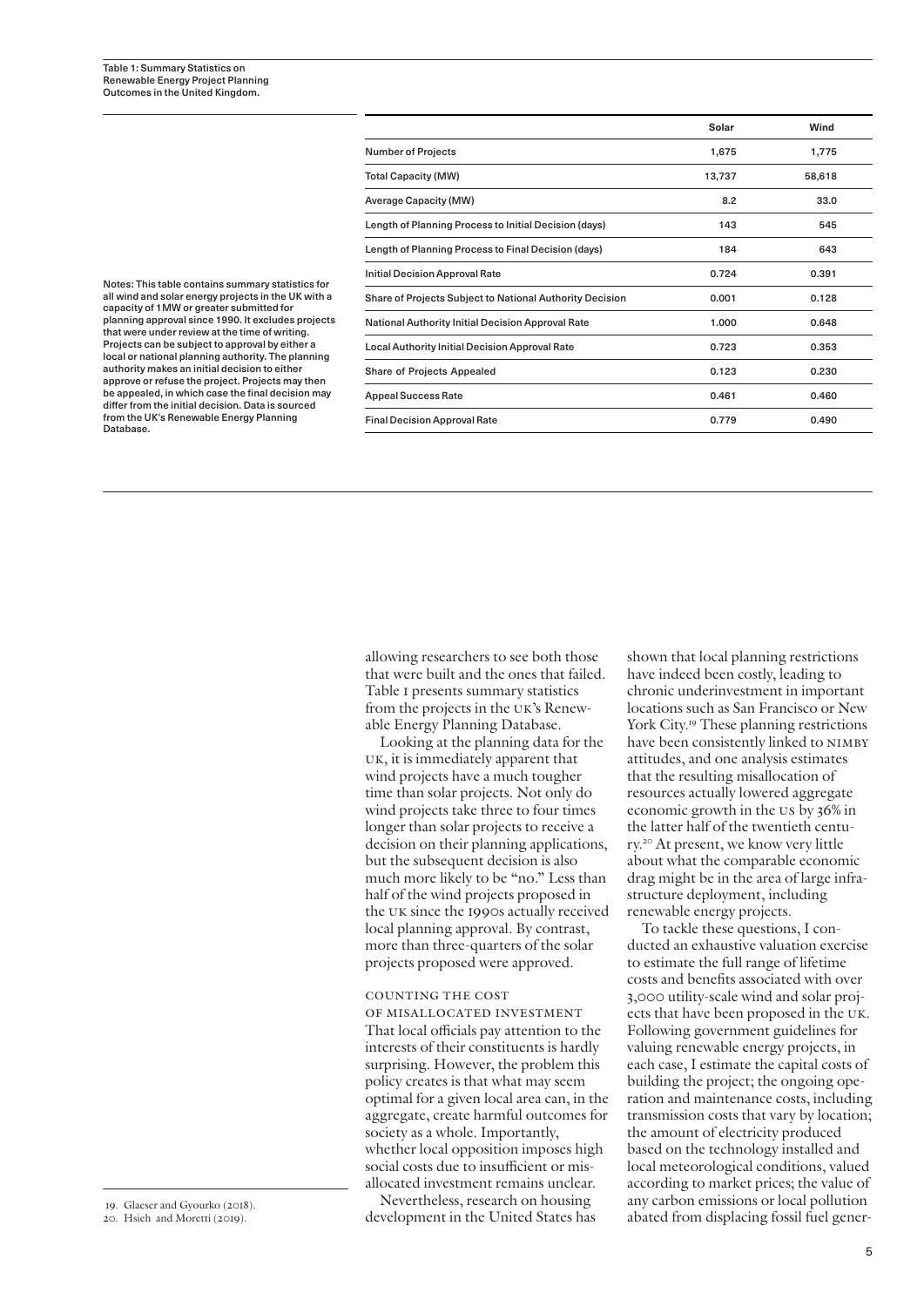ation; and the learning-by-doing benefits that early projects have created for future ones. All of these costs and benefits are integral to any net present value calculation for a new project. The last key piece of the puzzle that I add is to compare these more comprehensive social costs and benefits to the aggregate local costs created by each project, as measured by changes in residential property values.

Armed with these measures of the various costs and benefits of many renewable energy projects, it is possible to see just how effectively the planning process weighs these different factors. As expected, the evidence suggests that local planning officials are particularly responsive to the local costs that wind projects impose in their local area through reductions in property values. For every additional £10 million in local property value costs that a wind project creates, the chance of getting approved by local planning officials decreases by 3%. By comparison, similar changes in the wider social costs and benefits from wind projects do not appear to significantly affect the chance of getting approved.

The misalignment between local and wider social incentives risks creating a situation where not enough wind power will be built, or wind projects will be built in less impactful locations. The obvious NIMBY concern here is that there will be a bias toward shifting wind development to more remote locations on the grounds that they are less likely to annoy local residents, even if those projects are more costly overall. That more remote projects might be more costly seems perfectly plausible, not least because they require more power lines to be built to transport the power back to the urban centers where demand is concentrated. In support of this argument, an analysis from Germany has already demonstrated a clear tradeoff between siting wind power to minimize the costs of electricity (paid by everyone) versus minimizing the cost of local disamenities (paid by nearby residents).21 A similar analysis of wind power in Norway highlights this same tradeoff and notes the importance of considering the local disamenities created by new power lines. Clearly, there is a risk of placing too much emphasis on avoiding costs to local residents when such actions will raise the overall cost of climate change mitigation for everyone.

Interestingly, the prevalence of local control over planning decisions also increases the likelihood that costly siting decisions might be made for a completely different reason—poor regional coordination between counties. In the

UK, at least, it seems that all counties feel subject to some degree of pressure to allow at least a modicum of renewable energy to be built in their area. Of the counties that received multiple wind project applications, more than four out of five approved at least one project. This finding probably reflects a political reality that counties have to be seen to be doing something to tackle climate change. The national planning guidelines support this notion by emphasizing the need for all localities to do their part to support renewable energy. The desire to "share the burden" of renewable deployment is understandable, but it potentially puts pressure on all counties to approve at least a few projects, even in areas where it makes little sense to site wind power.

At the same time, local counties are keen to avoid siting too many renewable energy projects in their area. In fact, explicit provisions in the national planning guidelines in the UK pay particular attention to cumulative effects whenever multiple projects have been proposed in the same area. Again, this seems understandable but risks discouraging the concentrated deployment of capacity in areas where the benefits would be greatest. Thus, while counties might be paying particular attention to weighing the local impacts of the wind projects proposed in their area, a distinct lack of collaborative thinking has been devoted toward how best to spread deployment across different regions and counties. This situation is almost certainly not unique to the UK, and many other developed countries have employed a highly decentralized approach to siting renewable energy projects.

To try to quantify the costs created by these various planning inefficiencies, I estimated the potential savings from switching from the set of projects that have been built in the UK to an optimal set of proposed projects that could have been built instead. Using the UK's unique planning database, it was possible to find numerous highly beneficial projects that never got built, as well as many highly costly projects that were still allowed to go ahead. Overall, I found that the fragmented and localized nature of the planning process has potentially increased the cost of the UK's deployment of wind power by as much as  $£8-23$  billion, or  $I0-29\%$ . These costs do not just fall on a small number of local residents but are spread across all households through higher energy bills and taxes.

<sup>21.</sup> Lehmann, Reutter, and Tafarte  $(2.021)$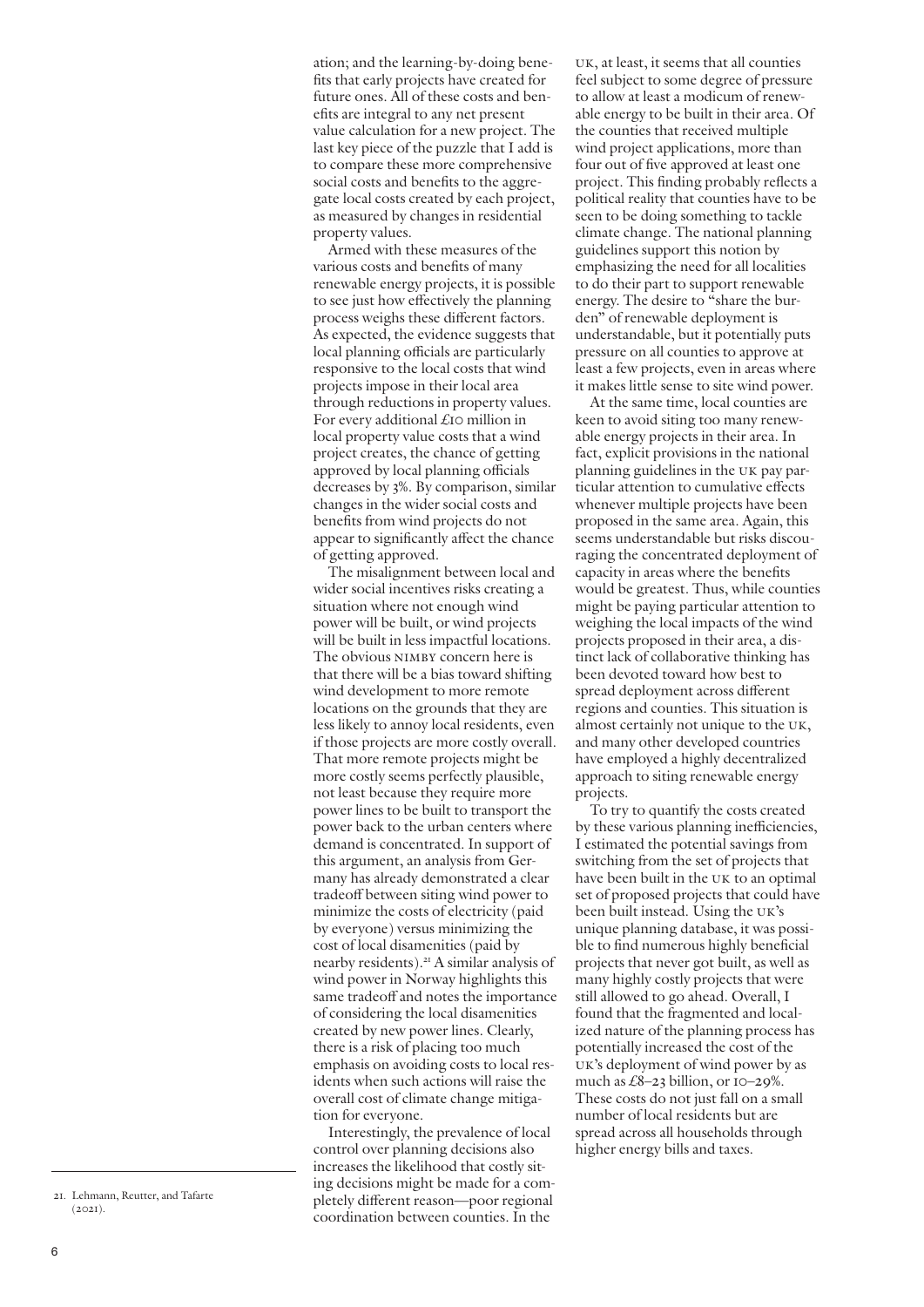"In Sweden, for example, the government has been considering removing the veto that local municipalities hold over wind farms."

Given the scale of the potential costs from an inefficient rollout of renewable energy, it is critical to understand which policy solutions offer the best hope of winning local support. Many countries and regions have adopted different approaches to renewable energy siting, and two solutions offer real promise. The first entails reforming the planning process to improve regional coordination and lessen the supremacy of local political interests. The second involves increasing the local financial benefits of renewable energy projects through higher tax revenues, compensation payments, and even direct ownership.

#### Reforming Local Political Control

The siting of any new infrastructure project is, at some level, a political decision. Concentrated local concerns about ruined views and noisy turbines often conflict with the diffuse social gains derived from combating environmental issues like climate change and air pollution. If the political process that governs the siting of these projects is highly localized, then it is unsurprising that the private local interests often win out over the public social good. Therefore, an obvious solution is to shift more control over siting decisions to regional or national policymakers.

There are various paths to rolling back the dominance of local control over renewable energy siting decisions. Policymakers could consider setting stricter rules for local planning officials to follow by reforming national planning guidelines. National planning officials could also take a more prominent and direct role by lowering the threshold for projects to be moved to national jurisdiction or streamlining the appeal process. In Sweden, for example, the government has been considering removing the veto that local municipalities hold over wind farms. The main risk with all these solutions is that shifting too much control out of local hands could backfire if it results in residents believing that their concerns are not being heeded. For instance, Norway proposed plans in 2019 to concentrate wind deployment in certain designated areas. This decision was met with widespread opposition from residents of the affected municipalities and was subsequently abandoned. Navigating the politics of planning at the local and national levels remains fraught, and reform will not be easy.

One way to mitigate concerns about an explicit loss of local political control is increasing community engagement. 22. Hoen et al. (2019).<br>
23. Bell et al. (2013).<br>
23. Bell et al. (2013).<br>
23. Bell et al. (2013).

There is extensive survey-based evidence that, in many instances, local residents oppose renewable energy projects because of concerns about the fairness of the development process.<sup>22</sup> Opposition is often expressed in terms of concern for the wider community or dislike of developers as corporate outsiders.<sup>23</sup> Probably the simplest actions developers and policymakers can take to overcome these concerns is to engage earlier and more actively with local stakeholders.

A separate underappreciated issue raised by the prevalence of local decision-making in this context is a lack of coordination. My analysis of the UK indicates that the observed misallocation in renewable energy siting is not just a result of NIMBYism, where localities refuse projects to defend private interests. Another countervailing driver appears to be the inefficient spreading of capacity over many areas, rather than concentrating it in the most productive ones. The desire to share the burden of renewable deployment is understandable. However, it potentially puts pressure on all local planners to approve at least a few projects, even in suboptimal areas, while at the same time giving them latitude to resist the concentrated deployment of capacity in the most beneficial locations. Therefore, finding ways to better coordinate deployment at the regional or national level could yield tangible benefits.

#### Direct Payments

and Local Ownership

Perhaps the most obvious solution to local opposition from an economic standpoint is to ensure that local residents receive more of the financial benefits created by a new project. Probably the most direct way to achieve this is greater local ownership. However, a key issue here is scalability. At present, community-owned capacity represents a tiny fraction of renewable electricity generation in most countries. In many cases, it seems unlikely that local communities can deploy the financial and technical resources that larger private companies employ to roll out renewable energy at the scale and pace required. A less stringent version of this would give local residents a stake in any nearby projects. This approach is widespread in Denmark, where it has been a requirement that new wind farms must be at least 20% communityowned since 2011.

Rather than outright ownership, higher tax revenues and direct payments from developers also have the potential to produce the same kind of result. Concerns have been raised in the

Policy Solutions for a Just Transition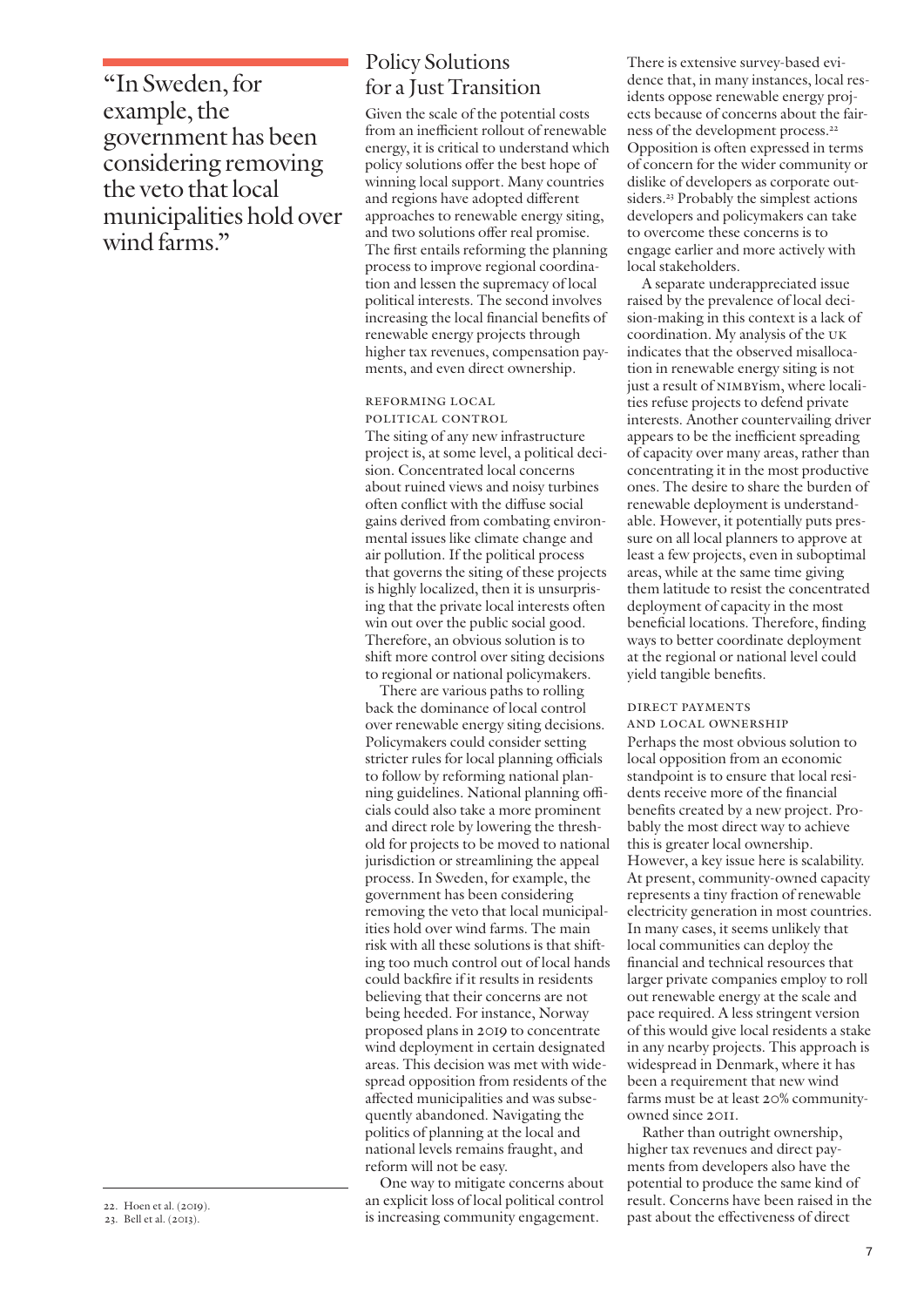"The patchwork of policies and political processes tasked with delivering this transition is increasingly out of date."

Furthermore, there is some recent evidence that enhancements to local tax revenues can work. In Germany, the profits from wind farms are subject to commercial taxation by local municipalities. Historically, those taxes were levied based on the location of a firm's labor force. Given that wind farms have virtually no local ongoing employment once the construction phase ends, they produced almost no increase in tax revenues for the municipality in which they were sited. In 2009, reforms were introduced to ensure that more of the revenues went to the local municipality by instead basing the distribution on the value of a firm's capital assets. Germeshausen, Heim, and Wagner study this change and find that each additional wind turbine has provided an annual boost to local municipality revenues of more than €10,000.27 The authors then show that these revenues actually help offset various measures of local opposition to wind power.<sup>28</sup>

In the UK context, similar steps have been taken since 2016 to ensure that more of the business tax revenues generated by renewable energy projects stay in the local area. The provision of direct local community payments has also been a growing trend as more developers establish so-called "community benefits funds." Currently, these are voluntary; thus, they can vary significantly in prevalence, size, and structure. Figure 1 gives a sense of the range of payouts that projects in Scotland have provided. Increasingly, those payouts are meeting a  $\pounds$ 5,000/MW/yr target set by the Scottish government, which is similar in magnitude to the German local tax revenues mentioned earlier. However, there is still a widespread difference in the level of funding offered and who actually stands to benefit from that funding. As such, it could be desirable to consider mandating a certain level of local compensation, especially where there are concerns that less politically powerful communities are at risk of being left behind.

The targeting of funding is also highly inconsistent. The vast majority of projects provide grants to local community organizations, while direct payments to individual residents, such as a discount on their electricity bills, are much less common. In principle, these have the potential to do a better job of

accounting for the varying impacts that different residents experience, such as compensation for differences in proximity or direct line-of-sight. How best to target payments is an important area for further study.

## Concluding Remarks

The large-scale deployment of renewable energy envisaged by policymakers worldwide will require an unprecedented transformation of the energy system. Relevant decisions will have wide-ranging and long-term impacts on many regions that have never previously been exposed to any form of industrial development. There is now growing evidence that the patchwork of policies and political processes tasked with delivering this transition is increasingly out of date. It appears that even the capacity that has been added to date could have been built at a significantly lower cost if the siting process functioned more efficiently. To remedy this, a core focus must be ensuring that renewable energy development benefits everyone, including the residents living in the areas where it will be produced. Many of the policy solutions necessary to do this have already been attempted in some form or other.

A critical task faced by researchers and policymakers is understanding which options offer the best chance of success. Reforms to the fragmented planning process are long overdue in many places where local interests frequently override the compelling social case for renewable energy deployment. Early evidence also points to the importance of increasing the local economic benefits created by renewable energy projects through some combination of local ownership, direct payments, and higher tax revenues. These changes can go a long way to speeding up the coming clean energy transition.

- 25. Hoen et al. (2019).
- 26. Grimsrud et al. (2021); Lehmann, Reutter, and Tafarte (2021).
- 27. Germeshausen, Heim, and Wagner (2021).
- 28. Germeshausen, Heim, and Wagner (2021).

payments to combat NIMBYism,<sup>24</sup> but there is some evidence that residents who receive compensation are less likely to oppose wind projects.<sup>25</sup> Modeling studies for both Germany and Norway suggest that a scheme of local compensation and taxation offers real promise in aligning local and broader societal incentives.<sup>26</sup>

<sup>24.</sup> Frey, Oberholzer-Gee, and Eichenberger (1996).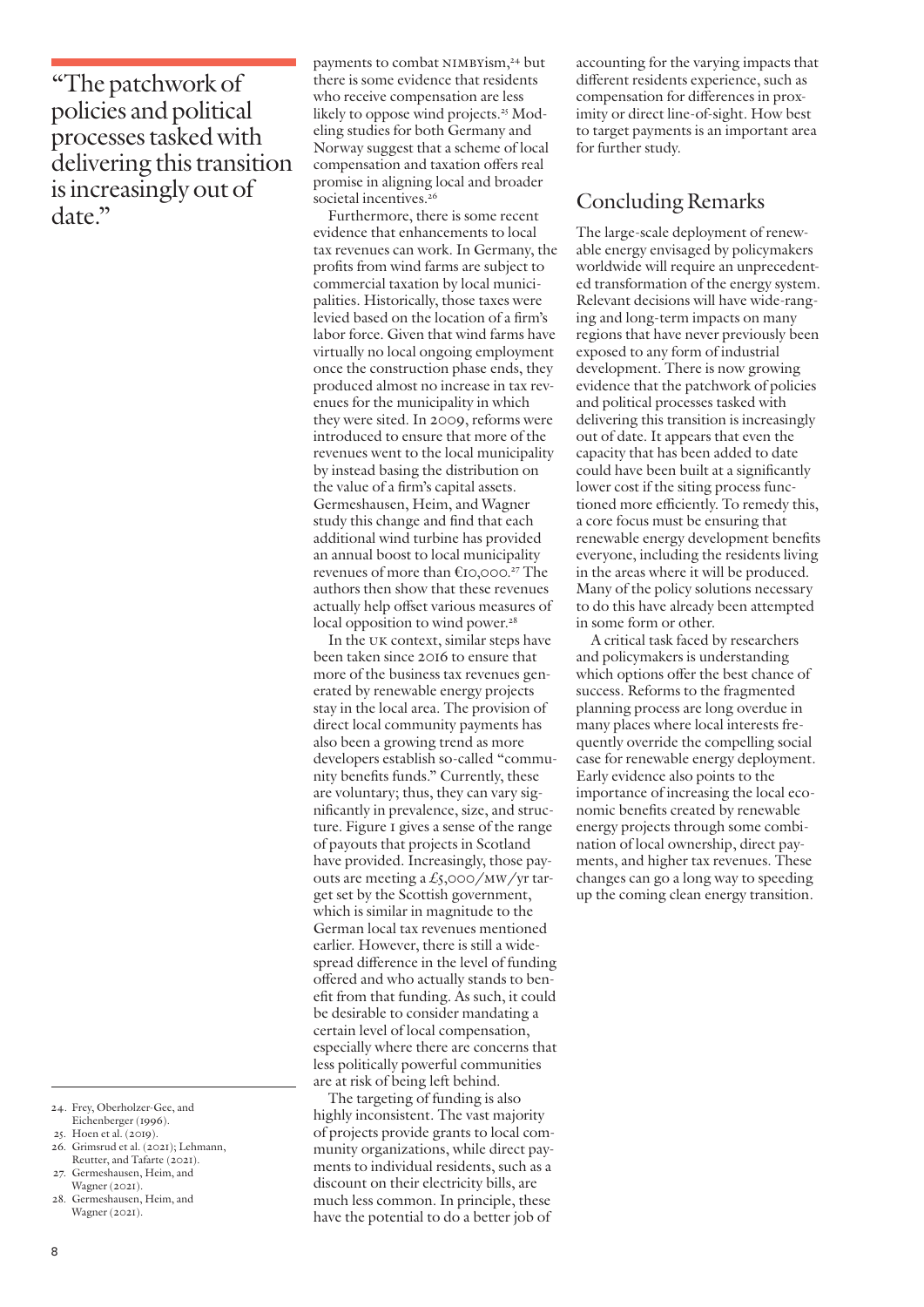

Notes: This figure shows the value of the local community payments made by wind project developers in Scotland. Values are given in £ per megawatt per year. Data is sourced from Scotland's Renewable Energy Community Benefits Register.

## References

- Agha, Mickey, Jeffrey E. Lovich, Joshua R. Ennen, and Brian D. TODD. 2020. "Wind, sun, and wildlife: Do wind and solar energy development 'short-circuit' conservation in the western United States?" *Environmental Research Letters*, 15(7): 075004.
- Auffhammer, Maximilian, Maya Duru, Edward Rubin, and David L. SUNDING. 2020. "The economic impact of critical-habitat designation: Evidence from vacant-land transactions." *Land Economics*, 96(2): 188– 206.
- Banzhaf, Spencer, Lala Ma, and Christopher Timmins. 2019. "Environmental justice: The economics of race, place, and pollution." *Journal of Economic Perspectives*,  $33(1)$ :  $185-208$ .
- Bell, Derek, Tim Gray, Claire HAGGETT, AND JOANNE SWAFfield. 2013. "Re-visiting the 'social gap': Public opinion and relations of power in the local politics of wind energy." *Environmental Politics*,  $22(I): II5-I35.$
- Borenstein, Severin. 2012. "The private and public economics of renewable electricity generation." *Journal of Economic Perspectives*,  $26(1)$ : 67–92.
- Carley, Sanya, and David M. Konisky. 2020. "The justice and equity implications of the clean energy transition." *Nature Energy*, 5: 569.
- Carley, Sanya, David M. Konisky, Zoya Atiq, and Nick Land. 2020. "Energy infrastructure, NIMBYism, and public opinion: A systematic literature review of three decades of empirical survey literature." *Environmental Research Letters*, 15(9): 093007.
- Costa, Hélia, and Linda Veiga. 2019. "Local labor impact of wind energy investment: An analysis of Portuguese municipalities." *TSE Working Paper*.
- Davis, Lucas W. 2011. "The effect of power plants on local housing values and rents." *The Review of Economics and Statistics*, 93(4): 1391–1402.
- Dröes, Martijn I., and Hans R.A. Koster. 2016. "Renewable energy and negative externalities: The effect